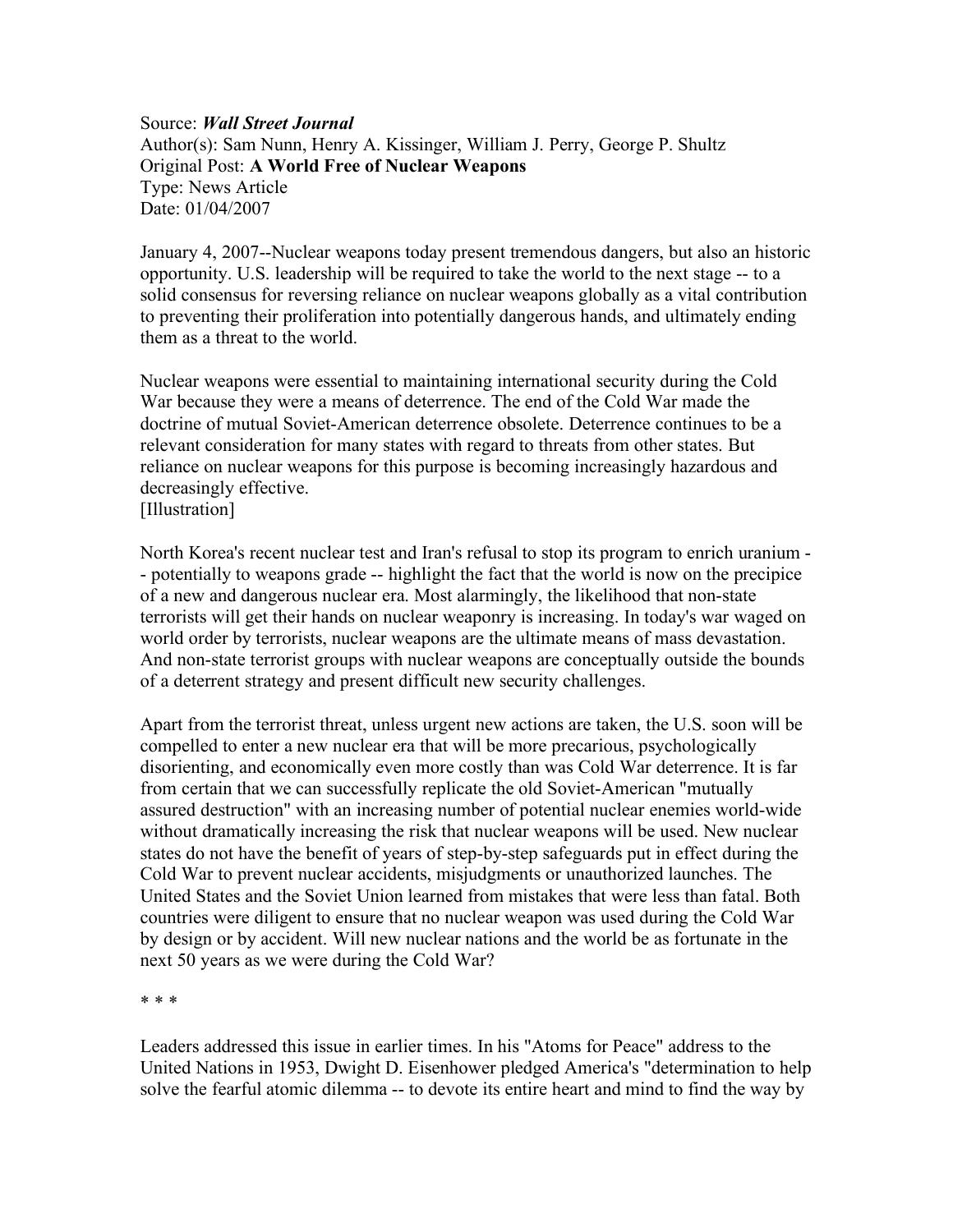which the miraculous inventiveness of man shall not be dedicated to his death, but consecrated to his life." John F. Kennedy, seeking to break the logjam on nuclear disarmament, said, "The world was not meant to be a prison in which man awaits his execution."

Rajiv Gandhi, addressing the U.N. General Assembly on June 9, 1988, appealed, "Nuclear war will not mean the death of a hundred million people. Or even a thousand million. It will mean the extinction of four thousand million: the end of life as we know it on our planet earth. We come to the United Nations to seek your support. We seek your support to put a stop to this madness."

Ronald Reagan called for the abolishment of "all nuclear weapons," which he considered to be "totally irrational, totally inhumane, good for nothing but killing, possibly destructive of life on earth and civilization." Mikhail Gorbachev shared this vision, which had also been expressed by previous American presidents.

Although Reagan and Mr. Gorbachev failed at Reykjavik to achieve the goal of an agreement to get rid of all nuclear weapons, they did succeed in turning the arms race on its head. They initiated steps leading to significant reductions in deployed long- and intermediate-range nuclear forces, including the elimination of an entire class of threatening missiles.

What will it take to rekindle the vision shared by Reagan and Mr. Gorbachev? Can a world-wide consensus be forged that defines a series of practical steps leading to major reductions in the nuclear danger? There is an urgent need to address the challenge posed by these two questions.

The Non-Proliferation Treaty (NPT) envisioned the end of all nuclear weapons. It provides (a) that states that did not possess nuclear weapons as of 1967 agree not to obtain them, and (b) that states that do possess them agree to divest themselves of these weapons over time. Every president of both parties since Richard Nixon has reaffirmed these treaty obligations, but non-nuclear weapon states have grown increasingly skeptical of the sincerity of the nuclear powers.

Strong non-proliferation efforts are under way. The Cooperative Threat Reduction program, the Global Threat Reduction Initiative, the Proliferation Security Initiative and the Additional Protocols are innovative approaches that provide powerful new tools for detecting activities that violate the NPT and endanger world security. They deserve full implementation. The negotiations on proliferation of nuclear weapons by North Korea and Iran, involving all the permanent members of the Security Council plus Germany and Japan, are crucially important. They must be energetically pursued.

But by themselves, none of these steps are adequate to the danger. Reagan and General Secretary Gorbachev aspired to accomplish more at their meeting in Reykjavik 20 years ago -- the elimination of nuclear weapons altogether. Their vision shocked experts in the doctrine of nuclear deterrence, but galvanized the hopes of people around the world. The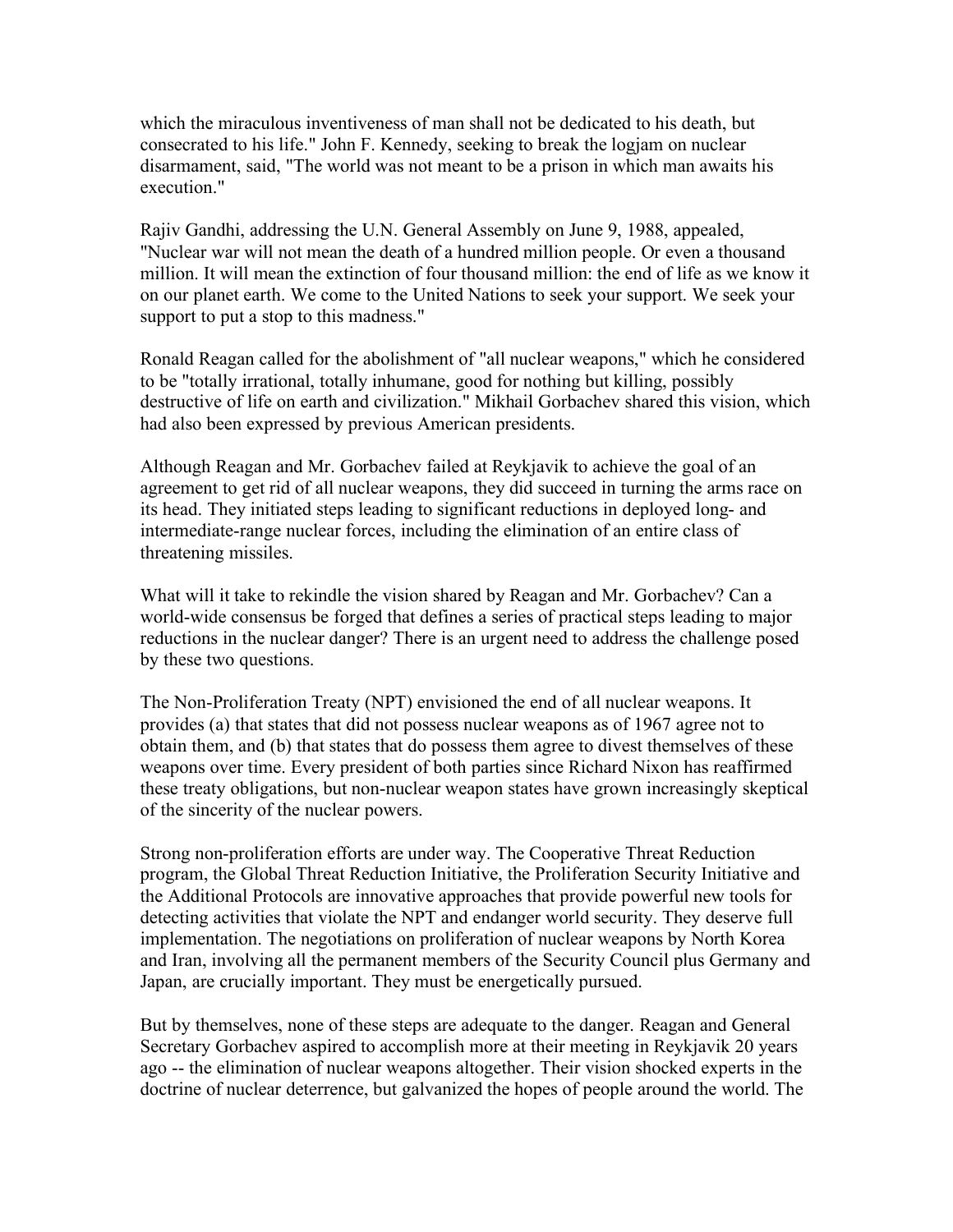leaders of the two countries with the largest arsenals of nuclear weapons discussed the abolition of their most powerful weapons. \* \* \*

What should be done? Can the promise of the NPT and the possibilities envisioned at Reykjavik be brought to fruition? We believe that a major effort should be launched by the United States to produce a positive answer through concrete stages.

First and foremost is intensive work with leaders of the countries in possession of nuclear weapons to turn the goal of a world without nuclear weapons into a joint enterprise. Such a joint enterprise, by involving changes in the disposition of the states possessing nuclear weapons, would lend additional weight to efforts already under way to avoid the emergence of a nuclear-armed North Korea and Iran.

The program on which agreements should be sought would constitute a series of agreed and urgent steps that would lay the groundwork for a world free of the nuclear threat. Steps would include:

\* Changing the Cold War posture of deployed nuclear weapons to increase warning time and thereby reduce the danger of an accidental or unauthorized use of a nuclear weapon.

\* Continuing to reduce substantially the size of nuclear forces in all states that possess them.

\* Eliminating short-range nuclear weapons designed to be forward-deployed.

\* Initiating a bipartisan process with the Senate, including understandings to increase confidence and provide for periodic review, to achieve ratification of the Comprehensive Test Ban Treaty, taking advantage of recent technical advances, and working to secure ratification by other key states.

\* Providing the highest possible standards of security for all stocks of weapons, weapons-usable plutonium, and highly enriched uranium everywhere in the world.

\* Getting control of the uranium enrichment process, combined with the guarantee that uranium for nuclear power reactors could be obtained at a reasonable price, first from the Nuclear Suppliers Group and then from the International Atomic Energy Agency (IAEA) or other controlled international reserves. It will also be necessary to deal with proliferation issues presented by spent fuel from reactors producing electricity.

\* Halting the production of fissile material for weapons globally; phasing out the use of highly enriched uranium in civil commerce and removing weapons-usable uranium from research facilities around the world and rendering the materials safe.

\* Redoubling our efforts to resolve regional confrontations and conflicts that give rise to new nuclear powers.

Achieving the goal of a world free of nuclear weapons will also require effective measures to impede or counter any nuclear-related conduct that is potentially threatening to the security of any state or peoples.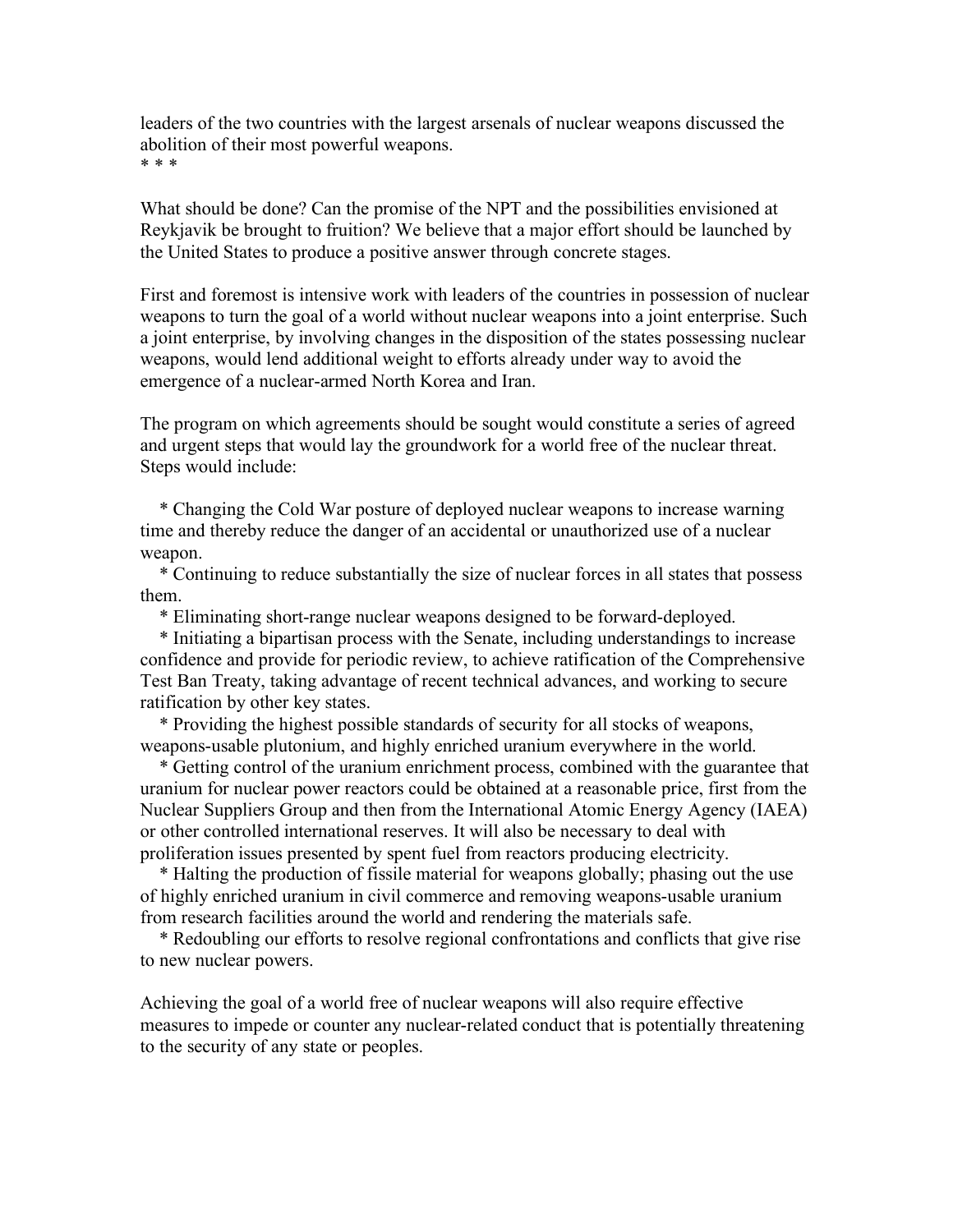Reassertion of the vision of a world free of nuclear weapons and practical measures toward achieving that goal would be, and would be perceived as, a bold initiative consistent with America's moral heritage. The effort could have a profoundly positive impact on the security of future generations. Without the bold vision, the actions will not be perceived as fair or urgent. Without the actions, the vision will not be perceived as realistic or possible.

We endorse setting the goal of a world free of nuclear weapons and working energetically on the actions required to achieve that goal, beginning with the measures outlined above.

*Mr. Shultz, a distinguished fellow at the Hoover Institution at Stanford, was secretary of state from 1982 to 1989. Mr. Perry was secretary of defense from 1994 to 1997. Mr. Kissinger, chairman of Kissinger Associates, was secretary of state from 1973 to 1977. Mr. Nunn is former chairman of the Senate Armed Services Committee.*

*A conference organized by Mr. Shultz and Sidney D. Drell was held at Hoover to reconsider the vision that Reagan and Mr. Gorbachev brought to Reykjavik. In addition to Messrs. Shultz and Drell, the following participants also endorse the view in this statement: Martin Anderson, Steve Andreasen, Michael Armacost, William Crowe, James Goodby, Thomas Graham Jr., Thomas Henriksen, David Holloway, Max Kampelman, Jack Matlock, John McLaughlin, Don Oberdorfer, Rozanne Ridgway, Henry Rowen, Roald Sagdeev and Abraham Sofaer.*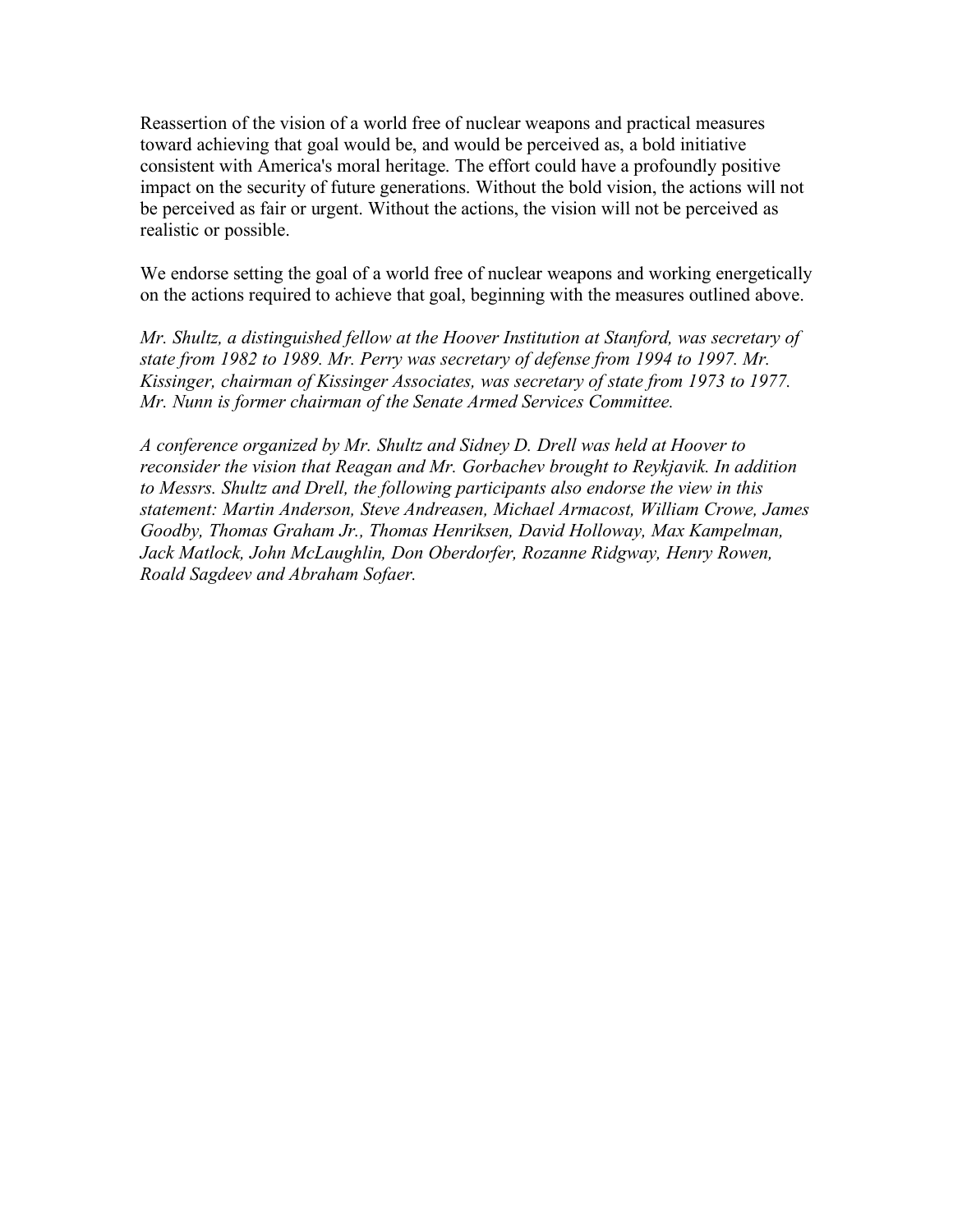Source: *Wall Street Journal* Author(s): George P. Shultz, William J. Perry, Henry A. Kissinger, Sam Nunn Original Post: **Toward a Nuclear-Free World** Type: News Article Date: 01/15/2008

January 15, 2008-- The accelerating spread of nuclear weapons, nuclear know-how and nuclear material has brought us to a nuclear tipping point. We face a very real possibility that the deadliest weapons ever invented could fall into dangerous hands.

The steps we are taking now to address these threats are not adequate to the danger. With nuclear weapons more widely available, deterrence is decreasingly effective and increasingly hazardous.

One year ago, in an essay in this paper, we called for a global effort to reduce reliance on nuclear weapons, to prevent their spread into potentially dangerous hands, and ultimately to end them as a threat to the world. The interest, momentum and growing political space that has been created to address these issues over the past year has been extraordinary, with strong positive responses from people all over the world.

Mikhail Gorbachev wrote in January 2007 that, as someone who signed the first treaties on real reductions in nuclear weapons, he thought it his duty to support our call for urgent action: "It is becoming clearer that nuclear weapons are no longer a means of achieving security; in fact, with every passing year they make our security more precarious."

In June, the United Kingdom's foreign secretary, Margaret Beckett, signaled her government's support, stating: "What we need is both a vision -- a scenario for a world free of nuclear weapons -- and action -- progressive steps to reduce warhead numbers and to limit the role of nuclear weapons in security policy. These two strands are separate but they are mutually reinforcing. Both are necessary, but at the moment too weak."

We have also been encouraged by additional indications of general support for this project from other former U.S. officials with extensive experience as secretaries of state and defense and national security advisors. These include: Madeleine Albright, Richard V. Allen, James A. Baker III, Samuel R. Berger, Zbigniew Brzezinski, Frank Carlucci, Warren Christopher, William Cohen, Lawrence Eagleburger, Melvin Laird, Anthony Lake, Robert McFarlane, Robert McNamara and Colin Powell.

Inspired by this reaction, in October 2007, we convened veterans of the past six administrations, along with a number of other experts on nuclear issues, for a conference at Stanford University's Hoover Institution. There was general agreement about the importance of the vision of a world free of nuclear weapons as a guide to our thinking about nuclear policies, and about the importance of a series of steps that will pull us back from the nuclear precipice.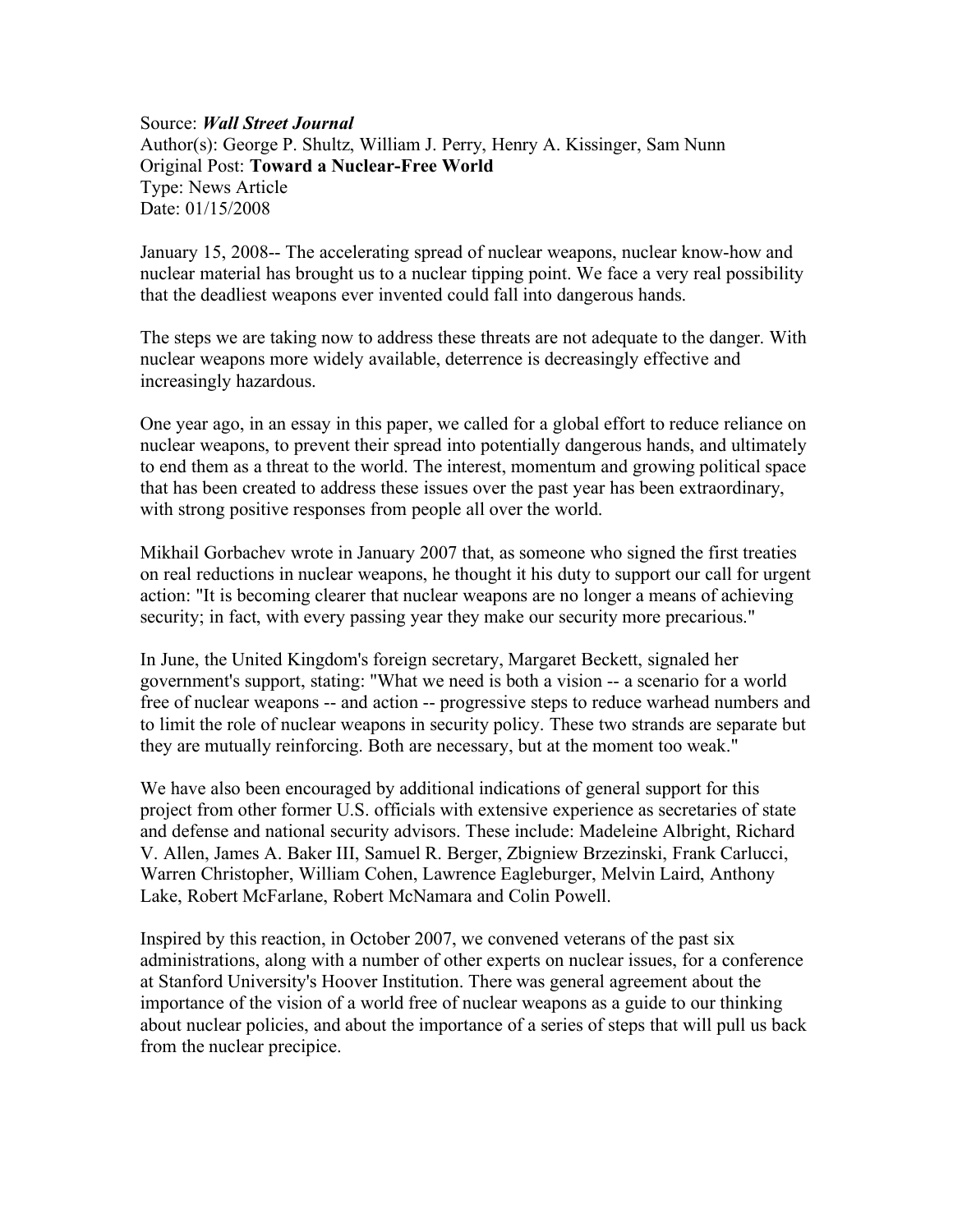The U.S. and Russia, which possess close to 95% of the world's nuclear warheads, have a special responsibility, obligation and experience to demonstrate leadership, but other nations must join.

Some steps are already in progress, such as the ongoing reductions in the number of nuclear warheads deployed on long-range, or strategic, bombers and missiles. Other nearterm steps that the U.S. and Russia could take, beginning in 2008, can in and of themselves dramatically reduce nuclear dangers. They include:

• Extend key provisions of the Strategic Arms Reduction Treaty of 1991. Much has been learned about the vital task of verification from the application of these provisions. The treaty is scheduled to expire on Dec. 5, 2009. The key provisions of this treaty, including their essential monitoring and verification requirements, should be extended, and the further reductions agreed upon in the 2002 Moscow Treaty on Strategic Offensive Reductions should be completed as soon as possible.

• Take steps to increase the warning and decision times for the launch of all nucleararmed ballistic missiles, thereby reducing risks of accidental or unauthorized attacks. Reliance on launch procedures that deny command authorities sufficient time to make careful and prudent decisions is unnecessary and dangerous in today's environment. Furthermore, developments in cyber-warfare pose new threats that could have disastrous consequences if the command-and-control systems of any nuclear-weapons state were compromised by mischievous or hostile hackers. Further steps could be implemented in time, as trust grows in the U.S.-Russian relationship, by introducing mutually agreed and verified physical barriers in the command-and-control sequence.

• Discard any existing operational plans for massive attacks that still remain from the Cold War days. Interpreting deterrence as requiring mutual assured destruction (MAD) is an obsolete policy in today's world, with the U.S. and Russia formally having declared that they are allied against terrorism and no longer perceive each other as enemies.

• Undertake negotiations toward developing cooperative multilateral ballistic-missile defense and early warning systems, as proposed by Presidents Bush and Putin at their 2002 Moscow summit meeting. This should include agreement on plans for countering missile threats to Europe, Russia and the U.S. from the Middle East, along with completion of work to establish the Joint Data Exchange Center in Moscow. Reducing tensions over missile defense will enhance the possibility of progress on the broader range of nuclear issues so essential to our security. Failure to do so will make broader nuclear cooperation much more difficult.

• Dramatically accelerate work to provide the highest possible standards of security for nuclear weapons, as well as for nuclear materials everywhere in the world, to prevent terrorists from acquiring a nuclear bomb. There are nuclear weapons materials in more than 40 countries around the world, and there are recent reports of alleged attempts to smuggle nuclear material in Eastern Europe and the Caucasus. The U.S., Russia and other nations that have worked with the Nunn-Lugar programs, in cooperation with the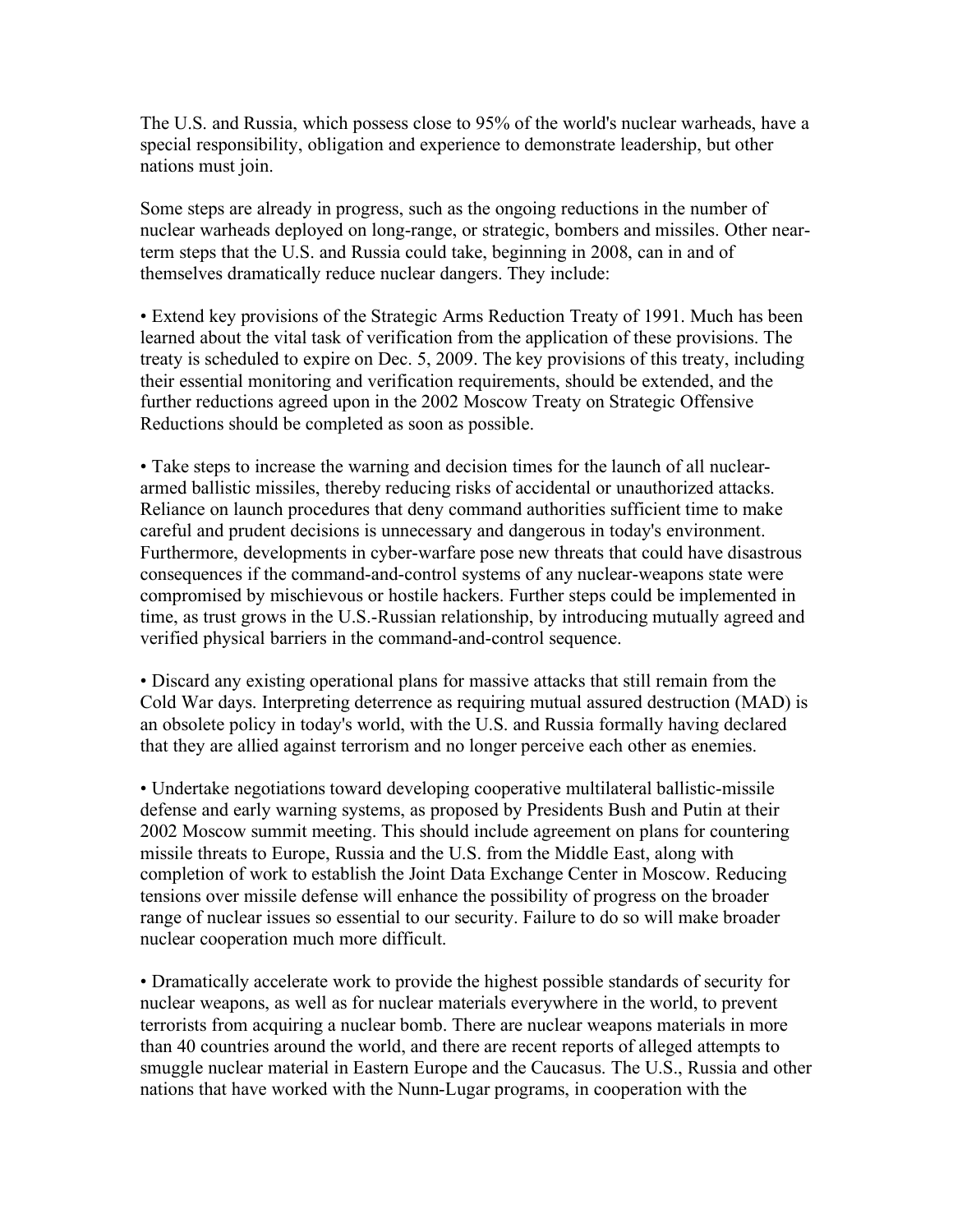International Atomic Energy Agency (IAEA), should play a key role in helping to implement United Nations Security Council Resolution 1540 relating to improving nuclear security -- by offering teams to assist jointly any nation in meeting its obligations under this resolution to provide for appropriate, effective security of these materials.

As Gov. Arnold Schwarzenegger put it in his address at our October conference, "Mistakes are made in every other human endeavor. Why should nuclear weapons be exempt?" To underline the governor's point, on Aug. 29-30, 2007, six cruise missiles armed with nuclear warheads were loaded on a U.S. Air Force plane, flown across the country and unloaded. For 36 hours, no one knew where the warheads were, or even that they were missing.

• Start a dialogue, including within NATO and with Russia, on consolidating the nuclear weapons designed for forward deployment to enhance their security, and as a first step toward careful accounting for them and their eventual elimination. These smaller and more portable nuclear weapons are, given their characteristics, inviting acquisition targets for terrorist groups.

• Strengthen the means of monitoring compliance with the nuclear Non-Proliferation Treaty (NPT) as a counter to the global spread of advanced technologies. More progress in this direction is urgent, and could be achieved through requiring the application of monitoring provisions (Additional Protocols) designed by the IAEA to all signatories of the NPT.

• Adopt a process for bringing the Comprehensive Test Ban Treaty (CTBT) into effect, which would strengthen the NPT and aid international monitoring of nuclear activities. This calls for a bipartisan review, first, to examine improvements over the past decade of the international monitoring system to identify and locate explosive underground nuclear tests in violation of the CTBT; and, second, to assess the technical progress made over the past decade in maintaining high confidence in the reliability, safety and effectiveness of the nation's nuclear arsenal under a test ban. The Comprehensive Test Ban Treaty Organization is putting in place new monitoring stations to detect nuclear tests -- an effort the U.S should urgently support even prior to ratification.

In parallel with these steps by the U.S. and Russia, the dialogue must broaden on an international scale, including non-nuclear as well as nuclear nations.

Key subjects include turning the goal of a world without nuclear weapons into a practical enterprise among nations, by applying the necessary political will to build an international consensus on priorities. The government of Norway will sponsor a conference in February that will contribute to this process.

Another subject: Developing an international system to manage the risks of the nuclear fuel cycle. With the growing global interest in developing nuclear energy and the potential proliferation of nuclear enrichment capabilities, an international program should be created by advanced nuclear countries and a strengthened IAEA. The purpose should